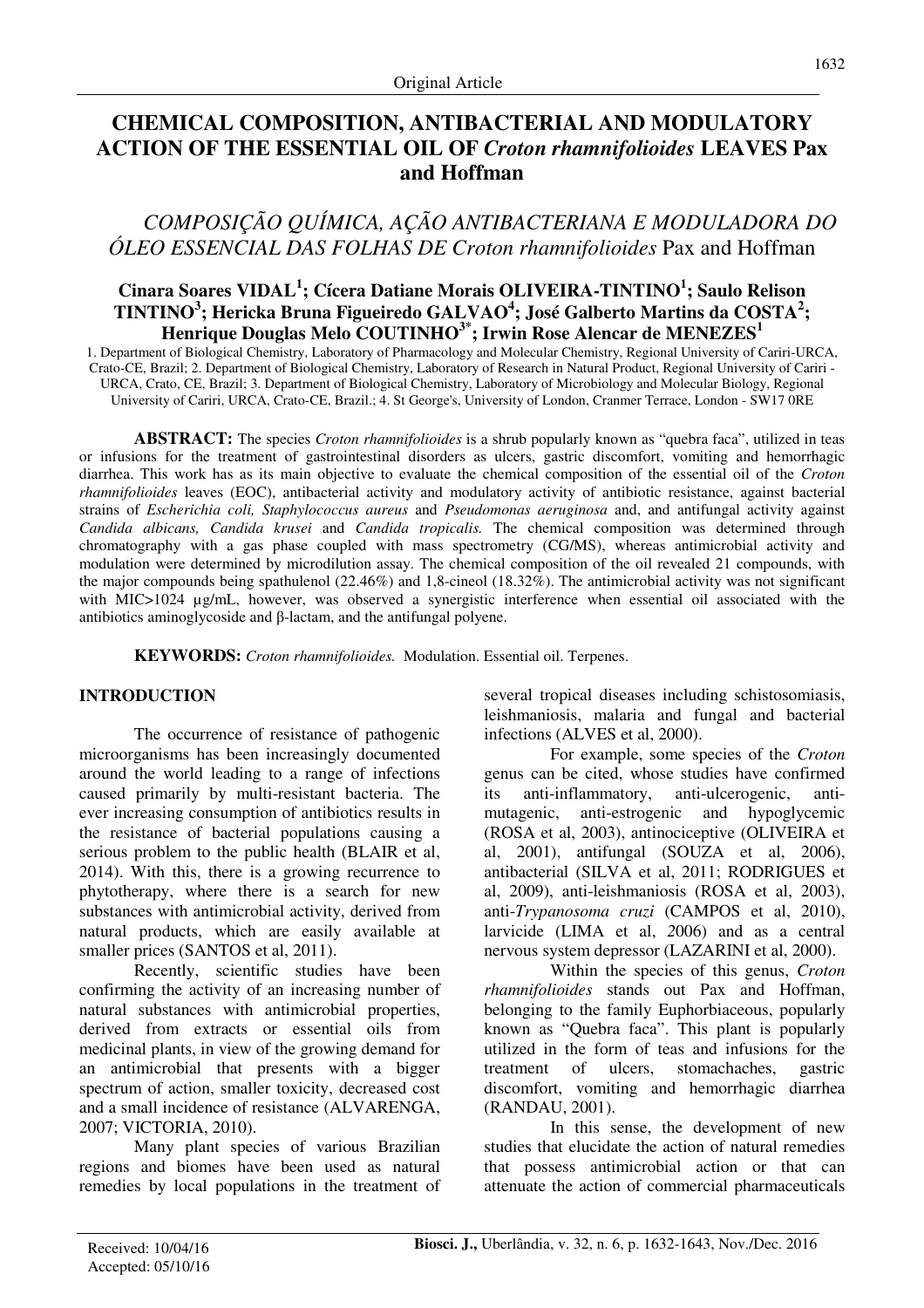are fundamental, since new substances obtained from plant species that present antimicrobial activity are a viable alternative, inexpensive and of easy access to the population.

With this in mind, the present work aimed to elucidate the antimicrobial potential, determine the Minimum Inhibitory Concentration (MIC) and modulatory activity of the essential oil from *Croton rhamnifolioides (EOC)* leaves, against the bacterial strains of *Escherichia coli*, *Staphylococcus aureus*, *Pseudomonas aeruginosa* and fungal strains of *Candida albicans* and *Candida tropicalis,* verifying its synergism in association with β-lactam, penicillin and aminoglycoside antibiotics, and polyene, nitroimidazol antifungals.

## **MATERIAL AND METHODS**

The leaves from *Croton rhamnifolioides* are utilized in the production of the essential oil were collected from the Ecological Station of Aiuaba, South of Ceará. For the realization of this collection authorization from the Chico Mendes Institute of Biodiversity (ICMBio), the responsible body for the ELONA Araripe-Apodi, under number 34112-1, was obtained. The material was collected in the month of June of 2012.

The essential oil was obtained using a hydrodistillation system in a Clevenger type device. The fresh *Croton rhamnifolioides* leaves were placed in a 5L glass flask with distilled water. After this period, the water-oil mixture obtained was separated, treated with anhydrous sodium sulphate, filtered and the oil maintained under refrigeration until analysis.

The analysis of the essential oil was made

**Table 1.** Bacterial origin and antibiotic resistance profiles.

through chromatography with a gas phase coupled with mass spectrometry (CG/MS) in a Shimadzu GC MS-series QP2010 equipment with the programmed settings: capillary column Rtx-5MS with 30 meters length, 0.25mm internal diameter and a film with 0.25mm thickness; gas drag; Helium (1.5mL/m); Column temperature varied between 60º C -180ºC at 5º C/min and afterwards between 180º C -280º C at 10º C/min (10minutes); Injector temperature of 250º C; Injected volume of 1mL/5mL of CHCl3; Split relationship (1:200) with the solvent cutting time of 2.5 min. Digitalization velocity of 0.5 scan/sec of m/z40 and 350. The mass spectrometer was operated using 70eV ionization energy. Identification of the compounds was based on their fragmentation of the mass spectrum registered in the spectral library NIST Mass 08, in their indices of retention and comparison with published data.

The microorganisms utilized in the *in vitro* tests were obtained from the Microorganism Collection of the Mycology Laboratory of the Federal University of Paraíba (UFPB). The bacterial strains utilized were: *Escherichia coli* (EC-ATCC 25922 and EC 06), *Staphylococcus aureus* (SA-ATCC25923 and SA10) and *Pseudomonas aeruginosa* (PA-ATCC9027 and PA15). The fungal strains utilized were: *Candida albicans* (LM122), and *Candida tropicalis* (LM18). All the strains were maintained in an Agar infusion of the heart (HIA, Difco Laboratories Ltda.). Prior to the trials, the strains were cultivated for 18h at 37ºC in a heart and brain infusion broth (BHI, Difco Laboratories Ltda.). The bacterial origins and the antibiotic resistance profile of the multiresistant bacterial strains can be found in Table 1.

| <b>Table 1.</b> Bacterial origin and antibiotic resistance profiles. |               |                                                                                      |  |  |
|----------------------------------------------------------------------|---------------|--------------------------------------------------------------------------------------|--|--|
| <b>Bacteria</b>                                                      | Origin        | <b>Resistance profile</b>                                                            |  |  |
| Escherichia coli 06 (EC06)                                           | Urine culture | Ca, Cef, Cf, Cpm, Cro                                                                |  |  |
| Staphylococcus aureus 10 (SA10)                                      | Rectal swab   | Ca, Cef, Cf, Oxa, Pen, Amp, Amox,<br>Mox, Cip, Lev, Asb, Amc, Eri, Cla, Azi,<br>Clin |  |  |
| Pseudomonasaeruginosa15(PA15)                                        | Catheter tip  | Cpm, Ctz, Imi, Cip, Ptz, Lev, Mer                                                    |  |  |

Ast–Aztreonan; Ax – Amoxicillin; Amp – Ampicillin; Asb– Ampicillin + Sulbactam; Ami – Amikacin; Amox– Amoxicillin; Amc– Amoxicillin + Ac. Clavulanic; Azi– Azithromycin; Ca –Cefadroxil; Cfc –Cefaclor; Cf–Cefalotin; Cef– Cephalexin; Com –Cefepime; Cla– Clarithromycin; Cro– Ceftriaxone; Ctz– Ceftazidime; Cip– Ciprofloxacin; Clo–Cloramphenicol; Clin– Clindamycin; Imi– Imipenem; Can – Kanamycin; Szt–Sulphametrim; Tet – Tetracycline; Tob– Tobramycin; Oxa– Oxacillin; Gen – Gentamycin; Lev – Levofloxacin; Mer–Meropenem; Mox– Moxifloxacin; Neo – Neomycin; Para –Paramomycin; But –Butirosin; Sis –Sisomycin; Net – Netilmicin; Pen – Penicillin; Ptz– Piperacillin + Tazobactam (-) Absence of resistance or irrelevant resistance.

To analyze the antibacterial and antifungal activity with the modulatory activity of the action of antibiotics and antifungals of the EOC a diverse range of drugs were utilized, the standard antibacterials being Amikacin, Amoxicillin, Gentamycin and Oxacillin and as antifungals the drugs Nystatin, Amphotericin and Benzoylmetronidazol were utilized. The drugs were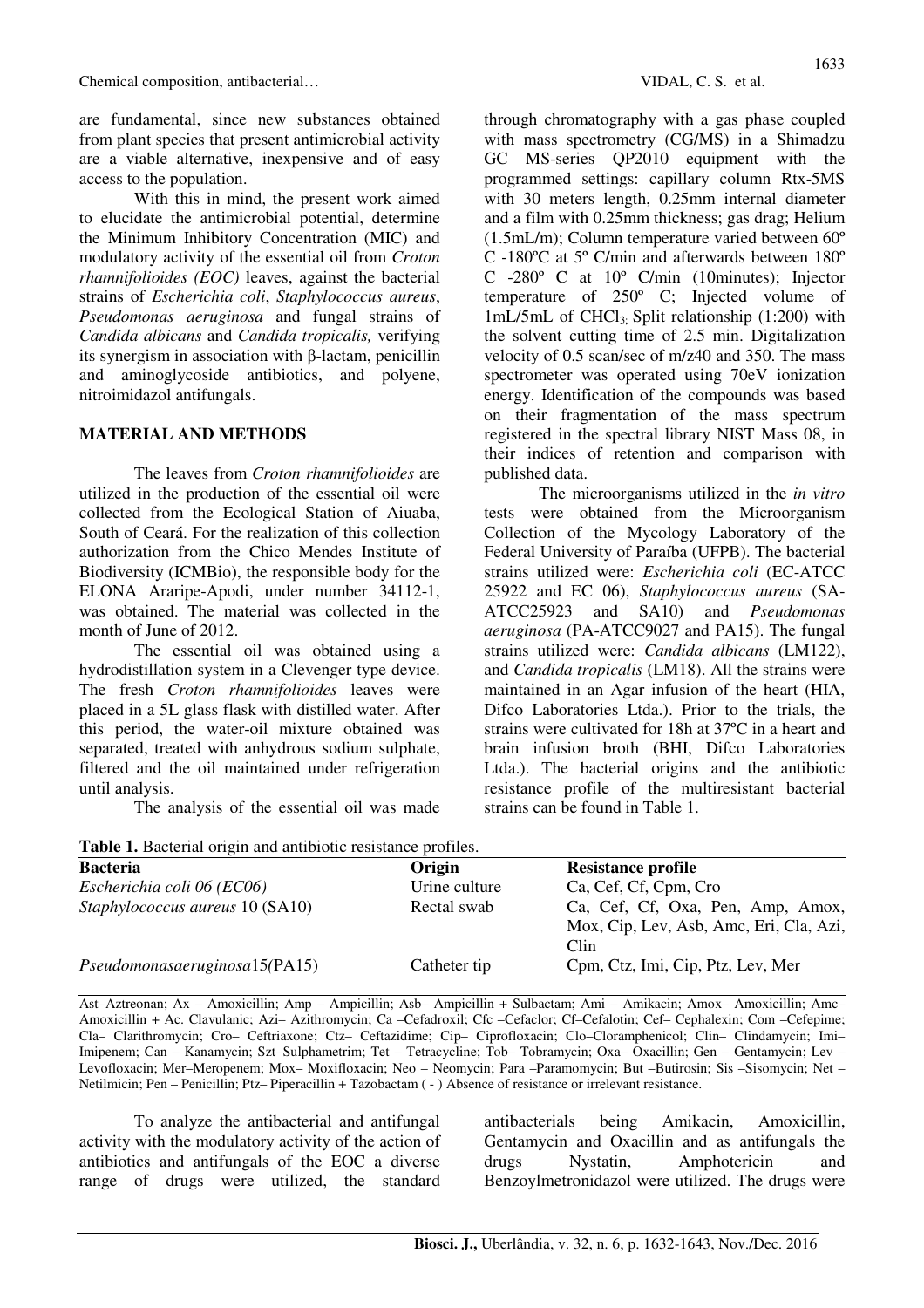obtained from the Laboratory Sigma Chemical Corp. (St Louis, MO, USA). All the solutions were prepared according to the CLSI (2008) recommendations.

Minimum inhibitory concentration (MIC)

The MIC (minimum inhibitory concentration) of the essential oil and of DMSO were determined in microtiter broth dilution assay (CLSI, 2008) using an inoculum of  $100 \mu L$  of each strain, in a concentration of  $10^5$  CFU/mL and posteriorly suspended in BHI broth, in microtiter plates with 96 wells. 100 µL of each sample solution were added to each well followed by 1:1 serial dilutions for both the essential oil and the DMSO control. Final concentrations of the oil range from 512 to 8 µg/mL. The plates were incubated at 37º C for 24 hours, following this period, the reading was initiated by use of Resazurin in the bacterial test and turbidity of the medium for fungal analysis (CLSI, 2008). The MIC were defined as the minimum concentrations necessary for the inhibition of growth.

For the analysis of the essential oil action as a modifier of microbial resistance a MIC was determined with antimicrobial and antifungal drugs in the presence of the oil, in a sub-inhibitory concentration (MIC/8) of 128 µg/mL compared with the negative control DMSO and the positive control containing microorganisms. These presented themselves in a concentration of  $10^5$  CFU/mL, suspended in BHI broth, in microtiter plates with 96 wells. The further addition of the drugs proceeded with a quantity of 100  $\mu$ L distributed in each sterile microplate well, proceeding a 1:1 serial microdilution. The concentrations of the antibacterials and antifungals range from 2500 to 2.44 (5000 - 2.44 fla) µg/mL and 512 to 8.0 µg/mL (1024 to 8) respectively (COUTINHO et al, 2008). The plates were incubated at 37º C for 24 hours after which the reading was made using the Resazurin in the plates with the antibiotic modulations and by observation of the turbidity in the plates with antifungals. The antibacterial and antifungal trials were made in triplicates and the results were expressed as a mean of the repeats.

## **RESULTS AND DISCUSSION**

The chemical composition of the essential oil of the *Croton rhamnifolioides* leaves revealed 21 compounds, with the major components being spathulenol (22.46%) and 1-8 cineol (18.32%) (Table 2).

**Table 2.** Chemical composition (%) of the essential oil of *Croton rhamnifolioides.*

| <b>Example 2</b> Chemical composition ( <i>b)</i> or the coolemna on or <i>Croton manufolioucs</i> .<br>Component | $(\%)$ | $RT$ (min) |  |
|-------------------------------------------------------------------------------------------------------------------|--------|------------|--|
| Spathulenol                                                                                                       | 22.46  | 38.79      |  |
| 1,8-cineol                                                                                                        | 18.32  | 10.63      |  |
| o-cymene                                                                                                          | 7.22   | 10.24      |  |
| $\alpha$ -terpineol                                                                                               | 6.12   | 18.95      |  |
| trans-caryophyllene                                                                                               | 6.09   | 30.71      |  |
| $\gamma$ -elemene                                                                                                 | 4.45   | 34.59      |  |
| 4-terpineol                                                                                                       | 4.24   | 18.08      |  |
| $\delta$ -cadineno                                                                                                | 3.92   | 41.9       |  |
| Sabinene                                                                                                          | 2.81   | 7.99       |  |
| Linalol                                                                                                           | 2.71   | 13.87      |  |
| Aromadendeno                                                                                                      | 2.64   | 32.71      |  |
| $\alpha$ -pinene                                                                                                  | 2.14   | 6.56       |  |
| $\beta$ -selinene                                                                                                 | 2.09   | 34.2       |  |
| $\alpha$ -humulene                                                                                                | 1.78   | 32.49      |  |
| Globulol                                                                                                          | 1.77   | 39.87      |  |
| $\alpha$ -cadinol                                                                                                 | 1.66   | 42.59      |  |
| a-phellandrene                                                                                                    | 1.63   | 9.35       |  |
| Caryophyllene oxide                                                                                               | 1.53   | 40.1       |  |
| Germacrene D                                                                                                      | 1.09   | 33.8       |  |
| Isoborneol                                                                                                        | 1.04   | 17.52      |  |
| $\beta$ -elemene                                                                                                  | 1      | 29.18      |  |
| <b>TOTAL</b>                                                                                                      | 96.71  |            |  |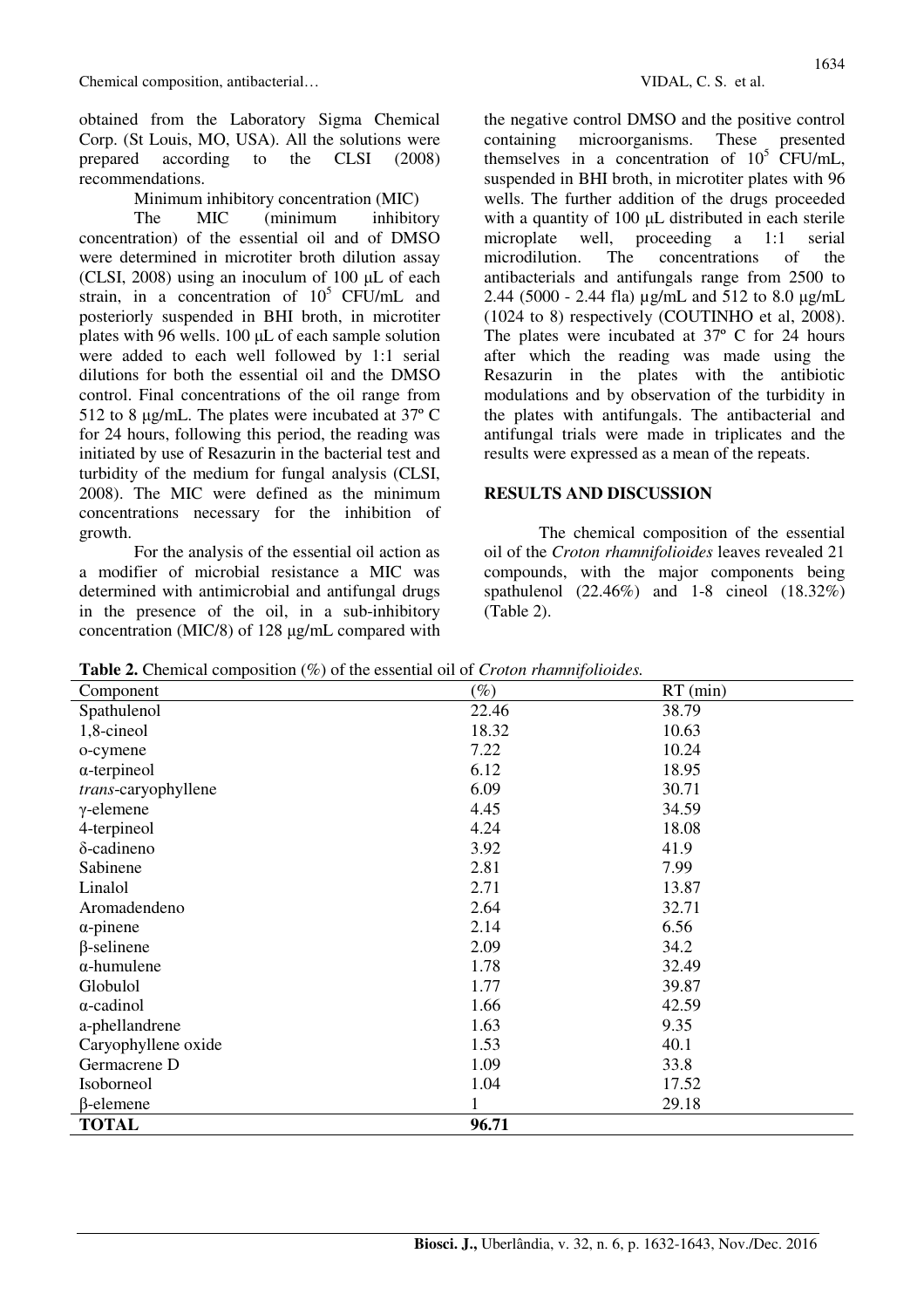Some compounds found in the essential oil of the *Croton rhamnifolioides* leaves are also found in various species of the *Croton* genus and possess scientifically proven biological activities. For example, spathulenol was majorly presented in *Croton argyrophylloides* demonstrating anticancer, immunomodulatory (ZIAEI et al, 2011), antibacterial (ALCÂNTARA et al, 2010), antiinflammatory and antioxidant activity (RAMOS et al, 2013). 1,8-cineol has also presented as a major compound of the essential oil of *Hyptis martiusii,*  presenting gastro-protective activity (CALDAS et al, 2011). The species *Croton sonderianus, Croton zehntneri, Croton nepetaefolius* and *Croton argyrophylloides* were also identified where these demonstrate anti-inflammatory and antinociceptive action (AMARAL, 2004; MORAIS et al, 2006).

The chemical composition of the essential oil of *Croton rhamnifolioides* leaves is similar to the compounds identified in the same species by COSTA et al, (2013), presenting four constituent in common, identified by the present study: α pinene, sabinene, linalol and germacrene-D. However, in the study by this author the 1,8-cineol was identified as the major constituent. The chemical and pharmacodynamic differences of the essential oils of the same species from different locations are attributed to genetic variation between populations, the environment in which the plant is found or the genotype-environmental interactions (BOTREL et al, 2010).

The minimum inhibitory concentrations (MIC) of the product and of DMSO against the bacterial and fungal strains comparatively present the same results, revealing a MIC of 128 µg/mL for the bacteria and MIC of 64 µg/mL for the fungi, demonstrating no clinically relevant activity since the inhibitory concentration presented by the oil is the same as the for the solvent utilized (CLSI, 2008). The DMSO used in a concentration of up to 10% of the total solution is not capable of causing cytotoxicity, or of altering the membrane permeability (DA VIOLANTE et al, 2002).

In the modulation of bacterial resistance trials, a concentration of 16 µg/mL (MIC/8) was utilized, where the EOC demonstrated significant modulatory effects, potentiating the action of antibiotics of the aminoglycosides and β-lactam classes against *Escherichia coli, Pseudomonas aeruginosa* e *Staphylococcus aureus* (Figures 1 A, B and C).

In the EOC-Gentamicin association against *Escherichia coli*, there was a reduction in the media concentration of 248 µg/mL to 49.21 µg/mL (80.15%), even though there was no change in phenotype because the bacteria continued being resistant. *Escherichia coli* is considered resistant to this drug at concentrations greater or equal to 8 µg/mL, while it is considered sensitive at concentrations lesser or equal to 4 µg/mL (CSLI, 2008). In the EOC-Oxacillin association against the same bacteria, the concentration went from 496.06 µg/mL to 31 µg/mL (93.75%) when compared to the antibiotic control. There was also no phenotypic difference, since the cutoff reduction of resistance equals a concentration that is greater or equal to 4 µg/mL, while the sensitivity represented values that are lesser or equal to2 µg/mL (CSLI, 2008).

The synergistic activity of the essential oil against *Pseudomonas aeruginosa* was only significant when in association with Amoxicillin, where there was a reduction in media concentration from 19.52 µg/mL to 7.74 µg/mL symbolizing a potentiation of 60.34% for the synergistic effect in relation to the control antibiotic. It can also be observed an antagonistic action of the oil when associated with Amikacin, however, this did not present as clinically significant.

In the modulatory action against *Staphylococcus aureus* there was significant synergism in the EOC-Gentamicin association that presented a reduction in the media concentration from 15.49 µg/mL to 7.74 µg/mL, an increase in activity of the antibiotic of 49.96%. The bacteria continued being resistant since *Staphylococcus aureus* is considered resistant to this drug at concentrations greater or equal to 8 µg/mL, while it is considered sensitive at concentrations lesser or equal to 4 µg/mL (CSLI, 2008). In the EOC-Oxacillin association, a reduction in concentration from 312.5 µg/mL to 39.06 µg/mL representing a 12.49 percentage point of synergism when compared to the control antibiotic. The EOC also presented an antagonistic action, although not significant, when in association with Amikacin. There was also no change in phenotype, since the cutoff resistance equals a concentration greater or equal to 4 µg/mL, while the sensitivity is represented by values lesser or equal to 2 µg/mL of Oxacillin (CSLI, 2008).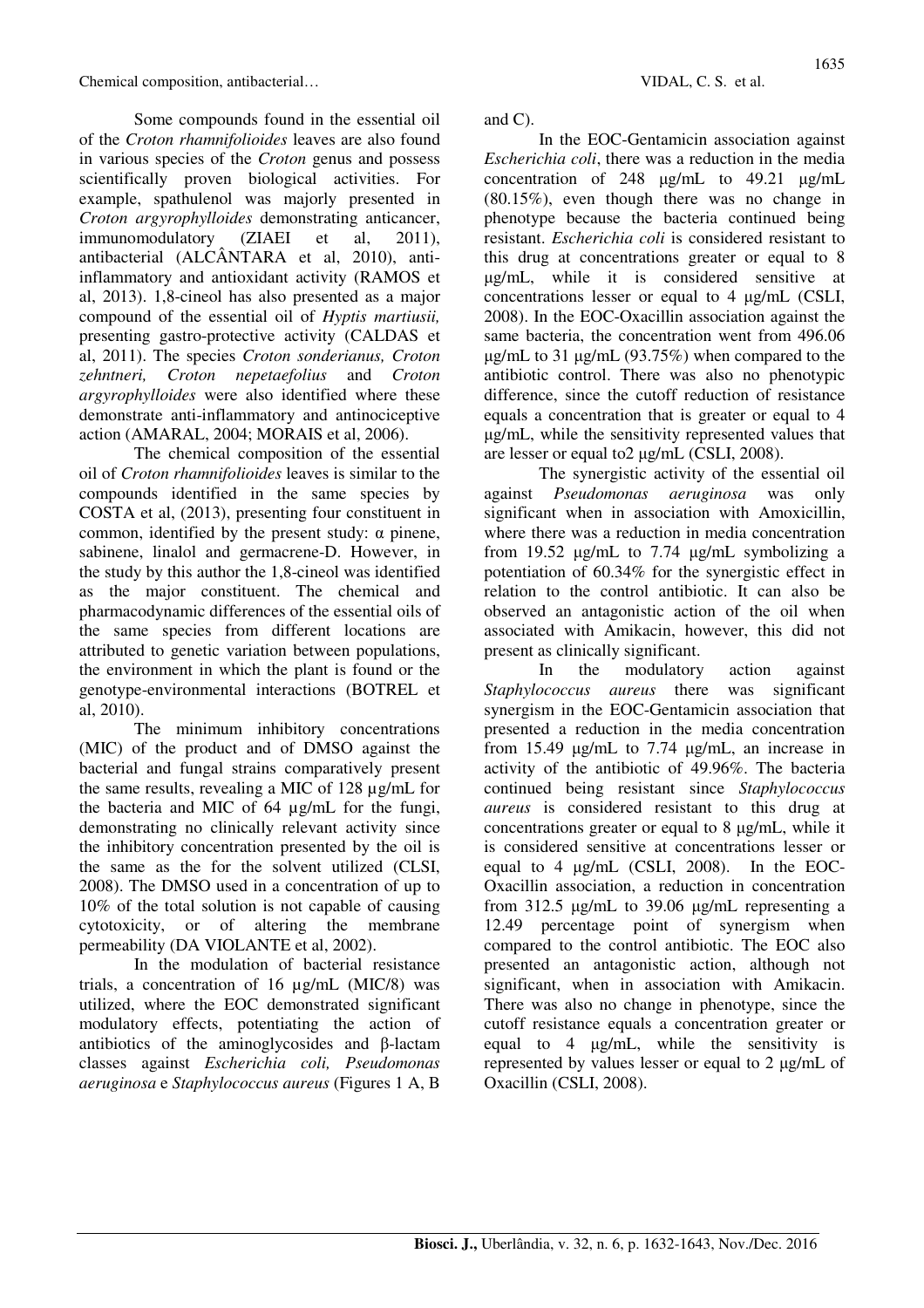**A**

**B**

**C**



One Way ANOVA, followed by the Turkey test:  $a^{4}p < 0.0001$  vs antibiotic;  $b^{4}p < 0.0001$  vs EOC + antibiotic + DMSO;  $c^{4}p <$ 0.0001 vs Control (DMSO). Amika-Amikacin; Gent-Gentamicin; Amox-Amoxicillin; Oxa-Oxacillin.



One Way ANOVA, followed by the Turkey test:  $a^{1}P < 0.05$  vs antibiotic;  $a^{4}P < 0.0001$  vs antibiotic;  $b^{4}P < 0.0001$  vs EOC + antibiotic + DMSO. Amika-Amikacin; Gent-Gentamicin; Amox-Amoxicillin; Oxa-Oxacillin.



One Way ANOVA, followed by the Turkey test:  $a^2P < 0.05$  vs antibiotic;  $a^4P < 0.0001$  vs antibiotic;  $c^4P < 0.0001$  vs Control (DMSO). Amika-Amikacin; Gent-Gentamicin; Amox-Amoxicillin; Oxa-Oxacillin.

**Figure 1.** Modulatory activity of antibiotics of the essential oil of *Croton rhamnifolioides* leaves (EOC) in association with aminoglycosides and β-lactam against *Escherichia coli* (A), *Pseudomonas aeruginosa* (B) and *Staphylococcus aureus* (C).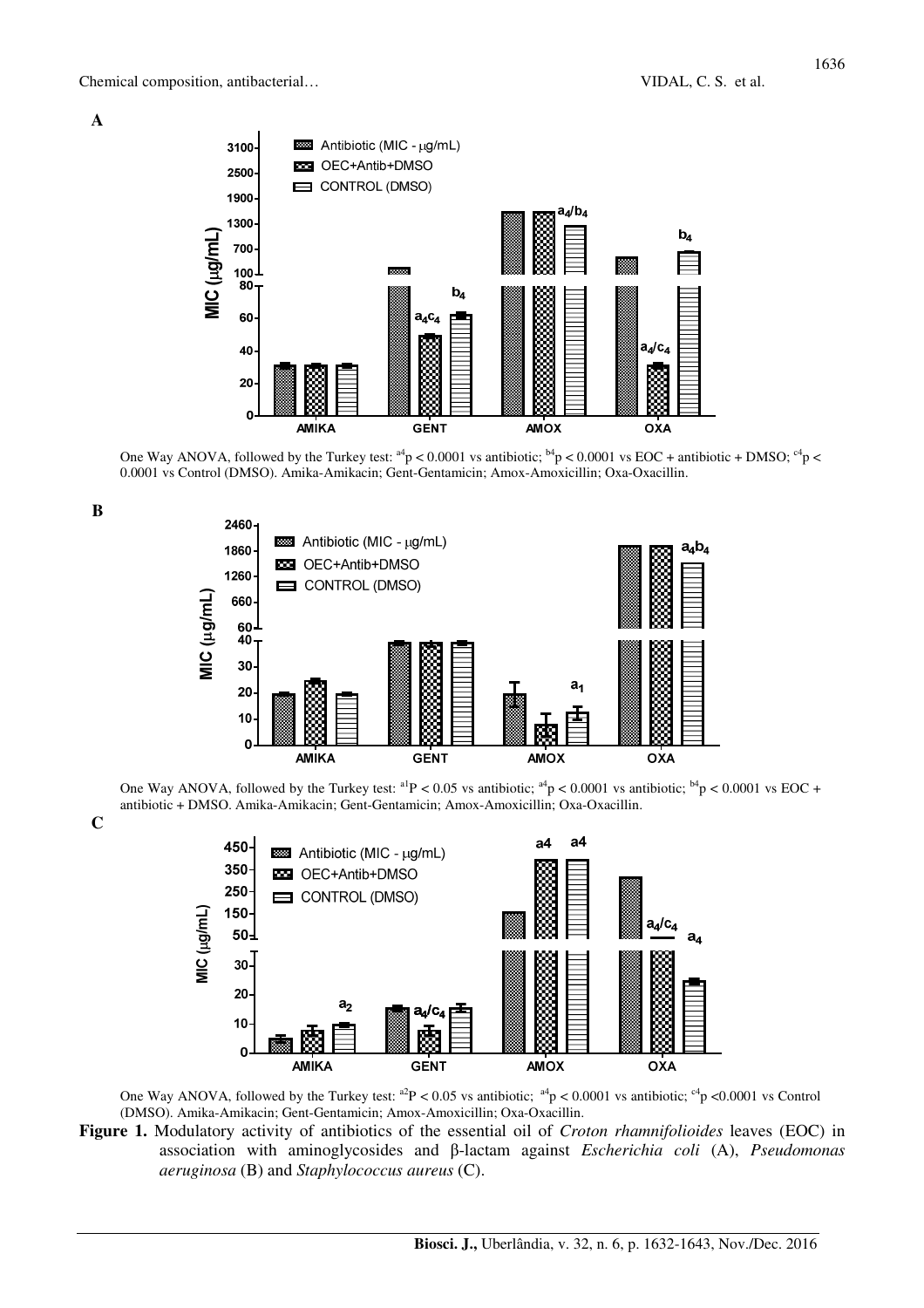Several natural products utilized as therapeutic treatment possess an expressive synergistic action with antibiotics (SOUSA et al, 2011; FIGUEREDO et al, 2013). This potentiation is promoted by these products through an increase in their activity, altering the cellular membrane permeability making the absorption of antibiotics more permeable and causing loss of vital cellular contents (BURT *et al,* 2004). In this manner, these compounds are denominated modifiers of antibiotic activity (RODRIGUES et al, 2009; TINTINO et al, 2013).

The use of essential oils as antimicrobial agents offers a low risk in development of microbial resistance since their chemical complexity hamper the appearance of resistance because their composition can act via different mechanisms of interaction with bacteria (BERTINI et al, 2005; BAKKALI et al, 2008).

In studies undertaken by COSTA et al. (2013), bacterial activity of the essential oil of *Croton rhamnifolioides* leaves was revealed against several bacteria, amongst them *S. aureus* and *E. Coli* presenting a MIC of  $5 - 1$   $\mu L/mL$  and  $20 - 1$ µL/mL respectively via the gas contact method. This result was attributed to the presence of 1,8-cineol, the major constituent. Other studies show that this compound when isolated possesses antimicrobial activity (OKE et al, 2009; ALT-OVAZZOU et al, 2011). However, the EOC did not present antibacterial activity via direct contact in microdilution trials, which can be attributed to chemical differences in its composition when compared to the previous study, such as the difficulty of terpene penetration in the presence of DMSO (BOTREL et al, 2010).

In the present study both the Gram-positive *Staphylococcus aureus* and the Gram-negative *Escherichia coli* and *Pseudomonas aeruginosa,* were susceptible to antimicrobial drugs associated with EOC of the aminoglycosides and β-lactam penicillin groups. The Gram-positive bacteria are more susceptible to modulation than the Gramnegatives. This occurs because the Gram-negative bacteria are surrounded by a resistant external membrane composed of phospholipids, proteins and lipopolysaccharides that provide a hydrophilic surface acting as a barrier conferring impermeability to some antibiotics (NIKAIDO, 2003; KOJIMA; NIKAIDO, 2013; VARGIU; NIKAIDO, 2012).

The aminoglycoside groups inhibit protein synthesis by binding the 30s ribosomal subunit causing death of the bacteria, acting against Gramnegative bacteria and presenting a positive synergism in association with other antibiotics in the treatment of infections for Gram-positive agents (TRABULSI; ALTERTHUM, 2008). The β-lactam penicillin antibacterials are inhibitors of the bacterial wall synthesis by inhibiting the enzyme transpeptidase, consequently disrupting crossligation of the polymers (MAJIDUDDIN et al, 2002). The synergistic action of the oil with these groups of antibiotics can involve the intensification of the action of the drug by direct or indirect destruction of the bacterial peptidoglycan cellular wall, permitting the entry of antibacterials such as aminoglycosides (HEMAISWARYA et al, 2008).

Among other mechanisms whereby the oil can intensify the action of antibacterial drugs, the increase in membrane permeability stands out permitting a greater entry of the remedy, impeding the bacterial efflux system, inhibiting the production of aminoglycosides inactivating enzymes and impeding the action of β-lactamase (SHELDON, 2005).

The sesquiterpene spathulenol presents important biological activity, such as antibacterial properties and moderate cytotoxic activity (LIMBERGER et al, 2004). This terpene was also identified in studies carried out by MEDEIROS et al. (2003), relating antimicrobial activity against *S. aureus, S. epidermidis* and *P. aeruginosa*. CONSTANTIN et al. (2001), identified  $\alpha$  and  $\beta$ pinene, bicyclogermacrene, β-caryophyllene, spathulenol and germacrene-D in *Piper cernuum*  and proved its antimicrobial action against *S. aureus* and *Candida albicans*, demonstrating more evidence to the possible involvement of these compounds in the modulatory action of *Croton rhamnifolioides.* 

In the modulation of antifungals, a subinhibitory concentration of 8 µg/mL determined by MIC/8 was utilized. It was observed that in the modulation against *Candida tropicalis* the EOC did not present any significant effect. On the other hand, its effect was significant against *Candida albicans*  when in association with Nystatin, providing a reduction of 68.47% in the necessary concentration for the inhibition of the microorganism (Figure 2 A and B).

Essential oils can present action against yeast as well as filamentous fungi (PRASHAR et al, 2003). Many antifungals utilized for the treatment of infections by *Candida* produce numerous side effects and frequently induce fungal resistance, especially in immunocompromised patients (FICA, 2004). The synergistic action observed by the EOC can be important to increase the antifungal effect as well as decrease resistance.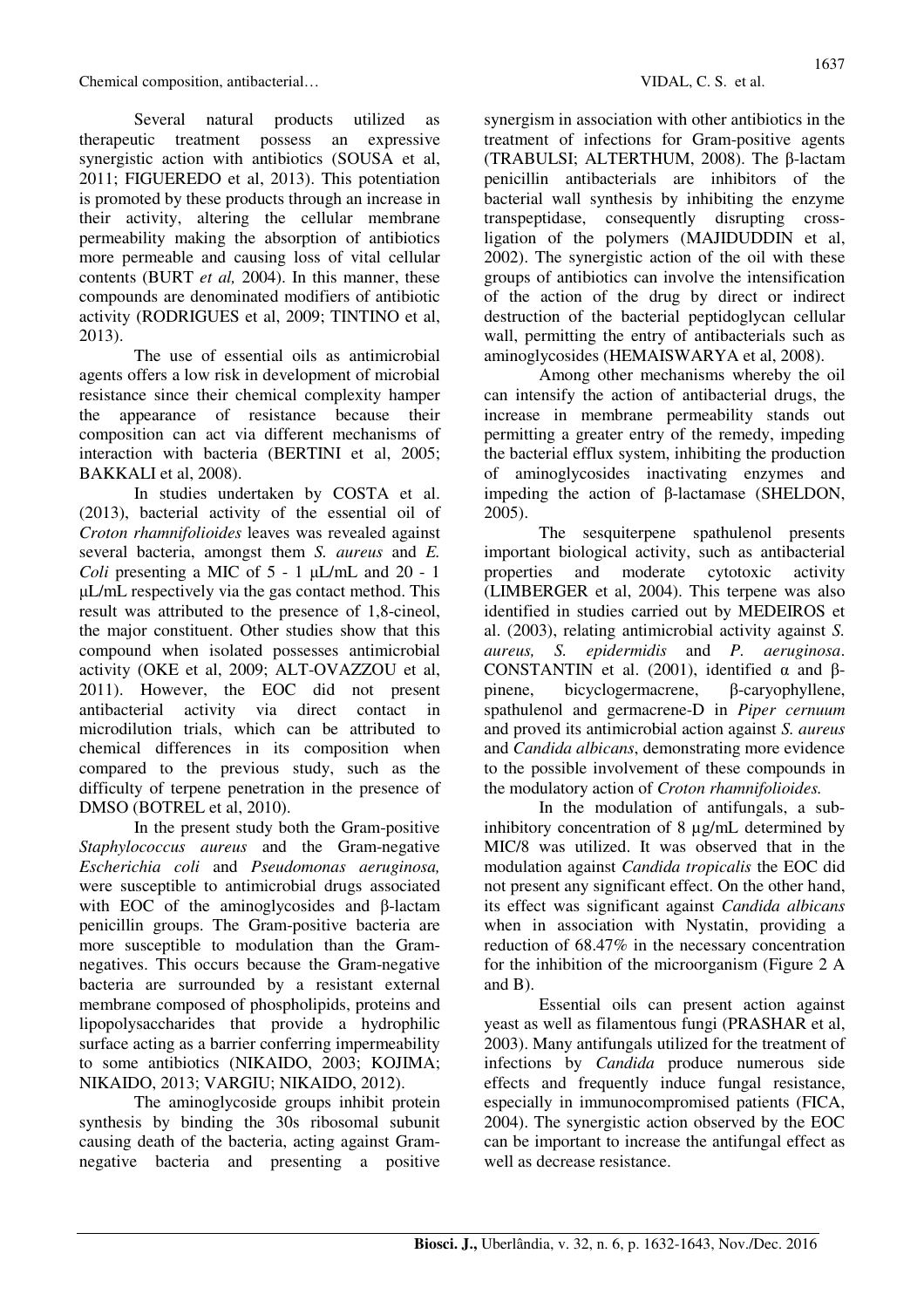

One Way ANOVA, followed by the Turkey test:  $a^4p < 0.0001$  vs antibiotic;  $b^4p < 0.0001$  vs EOC + antibiotic + DMSO:  $c^4$ p < 0.0001 vs Control (DMSO). Benzoilm- Benzovlmetronidazol.



**A**



One Way ANOVA, followed by the Turkey test:  $a^3p < 0.001$  vs antibiotic;  $b^4p < 0.0001$  vs EOC + antibiotic + DMSO;  $c^4$ p < 0.0001 vs Control (DMSO). Benzoilm- Benzoylmetronidazol.

**Figure 2.** Modulatory activity of antifungals of the essential oil of *Croton rhamnifolioides* leaves in association with Nystatin, Amphotericin and Benzoylmetronidazol against *Candida tropicalis* (A), and *Candida albicans* 

Several species of the *Croton* genus have demonstrated antifungal activity, for example, *Croton zehntneri*, *Croton nepetaefolius* and *Croton argyrophyloides* (FONTENNELE et al, *2*007). Furthermore, many species that present the sesquiterpene spathulenol as one of the major constituents of its essential oil also present considerable antifungal activity against *Candida albicans* (RAGGI, 2008; CONSTANTIN et al, 2001), *Candida* ssp. (NASCIMENTO, 2008), *Trichophyton tonsurans, Trichophyton rubrum, Trichophyton menthagrophytes, Epidermophyton floccosun, Microsporum gypseum, Microsporum canis, Microsporum nanum* (FLACH et al, 2002)

#### and *Aspergillus nigris* (BORGES, 2012).

Nystatin binds to steroids existing in the cellular membrane, leading to defects in the membrane, alterations in its permeability and consequently extravasation of the cytoplasmic contents and fungal cellular death (WANNMACHER; FERREIRA, 2007).

The MIC reduction of the antifungals in the presence of the natural product indicates that the same is capable of acting synergistically, favoring the antifungal effect. It is speculated that the mechanism of action of terpenes in microorganisms can be associated with the disruption in the membrane by the lipophilic compounds (COWAN,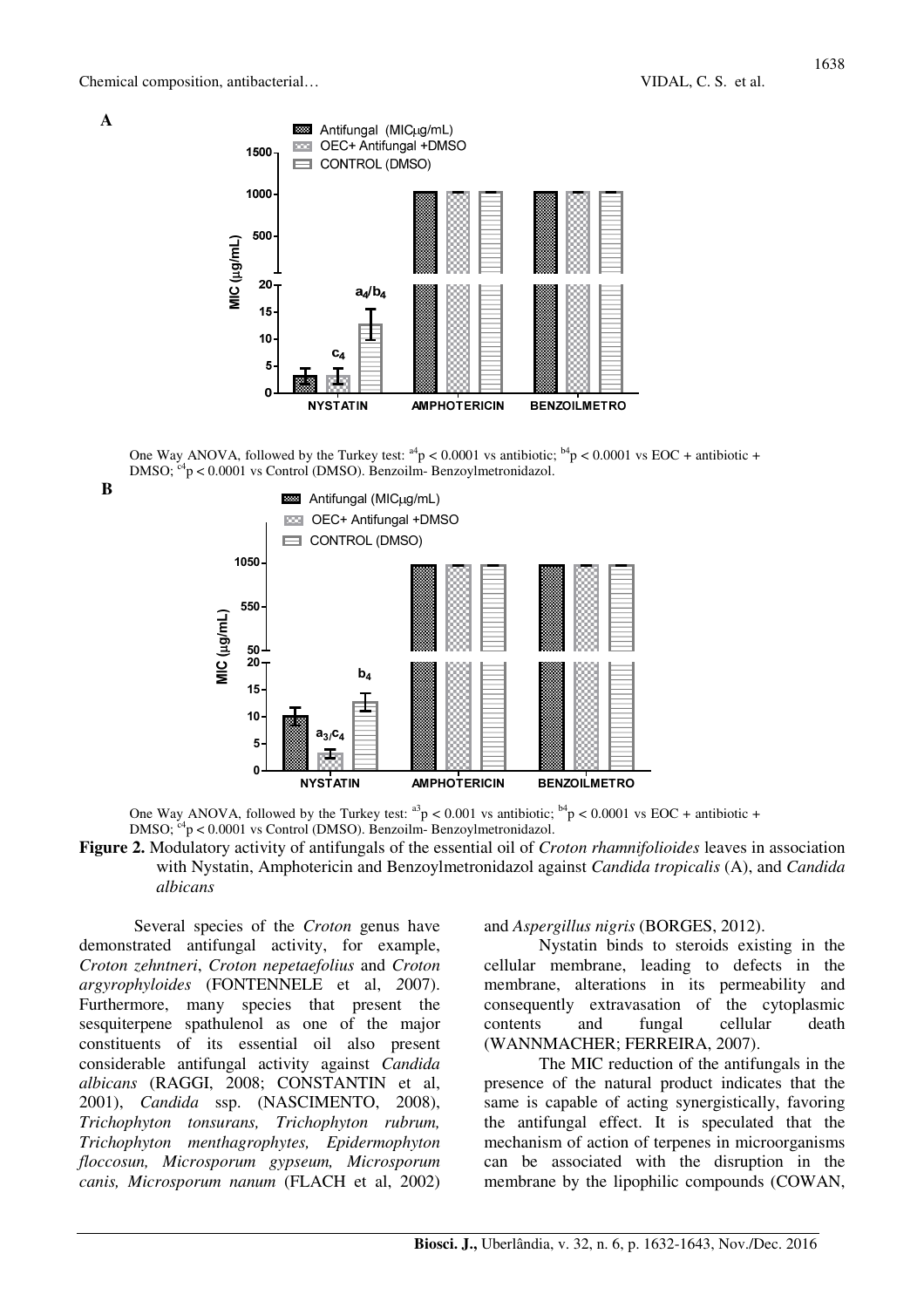1999). The oil in study, may have acted through a potentiation of the antifungal action of the polyene Nystatin in its ability to increase the membrane permeability, where the synergism presented can be associated with the major compounds, representing a significant result for "shotgun herbs" where a combination between the natural product and synthetic product collaborate in an agonist manner (WAGNER; ULRICH-MERZENICH, 2009).

# **CONCLUSION**

The essential oil of *Croton rhamnifolioides* did not present any significant antimicrobial activity, however, a significant modulatory effect was observed when the oil was associated with aminoglycosides and β-lactam antibiotics against *Escherichia coli*, *Pseudomonas aeruginosa* and *Staphylococcus aureus,* and in the association with polyene antifungals against the *Candida albicans* strain. Its activity being associated with the presence of its predominant compounds spathulenol and 1,8-cineol.

**RESUMO:** *Croton rhamnifolioides* is é um arbusto conhecido popularmente como "quebra-faca" e utilizado como chá ou infusão para o tratamento de problemas gastro-intestinais como úlceras, desconforto gástrico, vômitos e diarréias hemorrágicas. O objetivo deste trabalho foi avaliar a composição química do óleo essencial das folhas de *Croton rhamnifolioides* (OEC), atividade antibacteriana, moduladora da resistência bacteriana, contra linhagens bacterianas de *Escherichia coli, Staphylococcus aureus* e *Pseudomonas aeruginosa* e, atividade antifúngica contra *Candida albicans, C. krusei* e *C. tropicalis.* A composição química foi determinada através de Espectroscopia de Massas acoplada a Cromatografia Gasosa (EM/CG), enquanto as atividades antimicrobianas e moduladoras foram determinadas pelo método de microdiluição. A composição química do OEC revelou a presença de 21 compostos, sendo os principais o Espatulenol (22,46%) e 1,8-cineol (18,32%). A atividade antimicrobiana não foi considerada significativa apresentando MIC > 1024 µg/mL, contudo, foi observado um sinergismo quando o óleo essencial foi associado com aminoglicosídios, β-lactâmicos e antifúngicos poliênicos.

**PALAVRAS-CHAVE:** *Croton rhamnifolioides.* Modulação. Óleo essencial. Terpenos.

## **REFERENCES**

ALCÂNTARA, J. M.; KAZUMY, K.; YAMAGUCHI, D. L.; ROCHA, J.; SILVA D. A. Chemical composition and biological activity of the essential oils of leaves and stalk of *Rhodostemono daphne parvifolia* Madrinan (Lauraceae). **Acta Amazonica,** v. 40, p. 567-571, 2010. https:/doi.org/10.1590/S0044-59672010000300016

ALT-OVAZZOU, A.; CHERRAT, L.; ESPINA, L.; LARAN, S.; ROTA, C.; PAGAN, R. The antimicrobial activity of hydrophobic essential oil constituents acting alone or in combined process of food preservation. **Innovative Food Science e Emerging Technologies***,* v. 12, p. 320-390, 2011. https:/doi.org/10.1016/j.ifset.2011.04.004

ALVARENGA, A. L.; SCHWAN, R. F.; DIAS, D. R.; SCHWAN-ESTRADA, K. R. F.; BRAVOMARTINS, C. E. C. Antimicrobial activity of plant extracts over human pathogenic bacteria. **Revista Brasileira de Plantas Medicinais,** v. 9, p. 86-91, 2007.

ALVES, T. M. A.; SILVA, A. F.; BRANDÃO, M.; GRANDI, T. S. M.; SMÂNIA, E. F.; SMÂNIA JR., A.; ZANI, C. L. Biological screening of Brazilian medicinal plants. **Memórias de Instituto Oswaldo Cruz,** v. 95, p. 367-373, 2000. https:/doi.org/10.1590/S0074-02762000000300012

AMARAL, J. F. **Anti-inflammatory, antinociceptive and gastro-protective activity of the essential oil of**  *Croton sonderianus* **Muell. Arg.** Fortaleza: UFC, 2004.

BAKKALI, F.; AVERBECK, S.; AVERBECK, D.; WAOMAR, M. Biological effects of essential oils-a review. **Food Chemistry and Toxicology***,* v. 46, p. 446-475, 2008. https:/doi.org/10.1016/j.fct.2007.09.106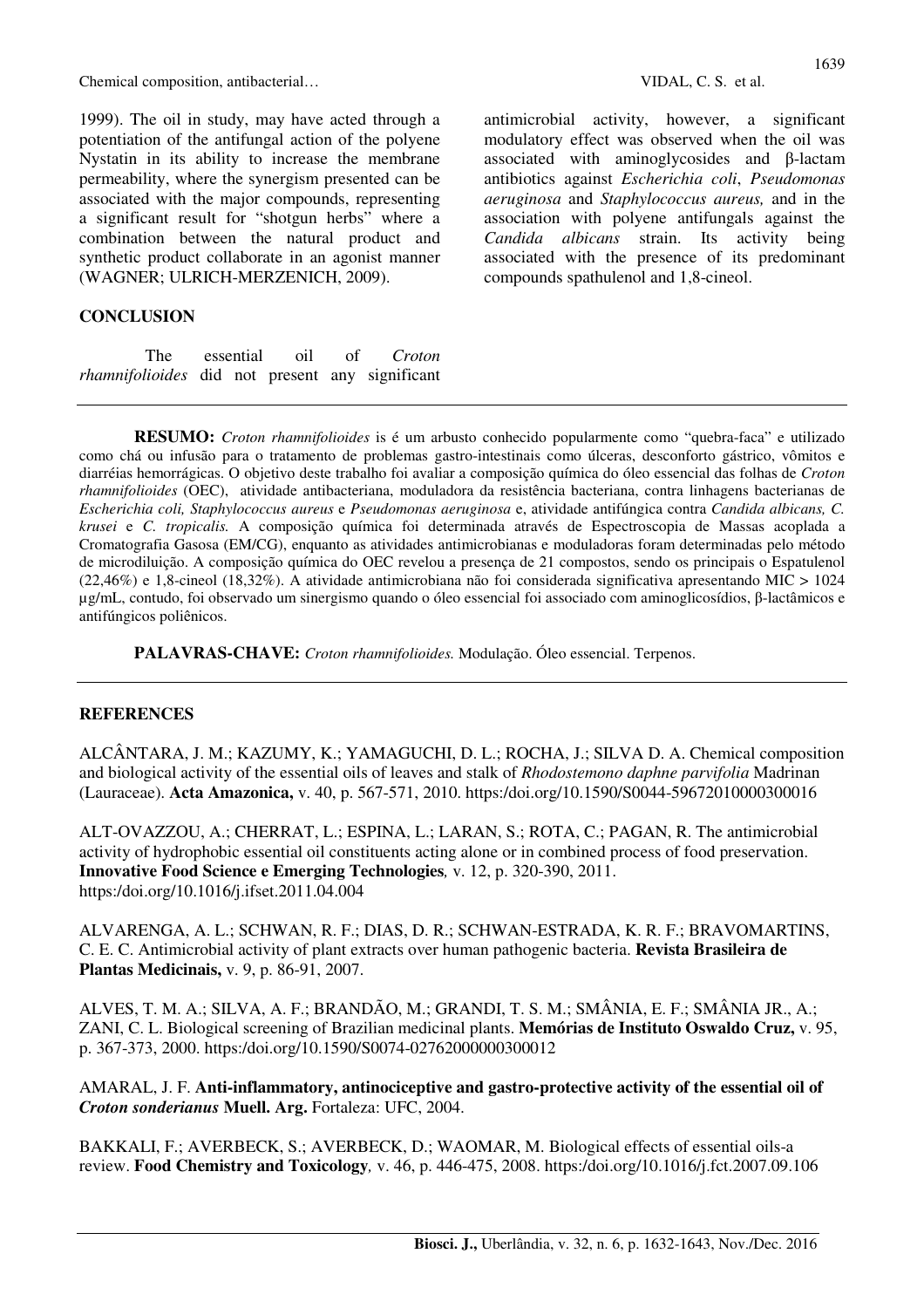BERTINI, L. M.; PEREIRA, A. F.; OLIVEIRA, C. L. L.; MENEZES, E. A.; MORAIS, S. M.; CUNHA, F. A.; CAVALCANTI, E. S. B. Sensibility profile of bacteria against essential oils of some plants of the Northeast of Brazil. **Infarma**, v. 17, p. 80-83, 2005.

BLAIR, J. M. A.; WEBBER, M. A.; BAYLAY, A. J.; OGBOLU, D. O.; PIDDOCK, L. J. V. Molecular mechanisms of antibiotic resistance. **Nature Reviews in Microbiology**, v. 13, p. 42-51, 2014. https:/doi.org/10.1038/nrmicro3380

# BORGES, L. S. **Potential antioxidant, essential oil and antifungal activity of jambu plants (***Spilanthes oleracea***), cultivated under organic and conventional fertilization.** Botucatu: Unesp, 2012.

BOTREL, P. P.; PINTO, J. E. B. P.; ARAÚJO, A. C. C.; FIGUEIREDO, F. C.; CHAGAS, J. H.; BERTOLUCCI, S. K. V. Volatile oil content of field mint hits collected from different locations in the South of Minas Gerais. **Hortiultura Brasileira,** v. 28, p. 2, 2010.

BRITO, A. F. R. **Analyses of seasonal variation and antifungal and antimicrobial activity in essential oils of** *Ocotea porosa* **(Nees) Barroso e** *Nectandra megapotamica* **(Spreng.) Menz.** São Paulo: USP, 2009.

BURT, S. Essential oils: their antibacterial properties and potential applications in food: a review. **International Journal of Food Microbiology***,* v. 94, p. 223-253, 2004. https:/doi.org/10.1016/j.ijfoodmicro.2004.03.022

CALDAS, G. F. R.; COSTA, I. M. A.; SILVA, J. B. R.; NÓBREGA, R. F.; RODRIGUES, F. G.; COSTA, J. G. M.; WANDERLEY, A. G. Antiulcerogenic activity of the essential oil of *Hyptis martiussi* Beth ( Lamiaceae). **Journal of Ethnopharmacology,** v. 137, p. 886-892, 2011. https:/doi.org/10.1016/j.jep.2011.07.005

CAMPOS, M. C. O.; SALOMÃO, K.; CASTRO-PINTO, D. B.; LEON, L. L.; BARBOSA, H. S.; MACIEL, M. A. M. *Croton cajucara* crude extract and isolated terpenes: activity on *Trypanosoma cruzi*. **Parasitology Research,** v. 107, p. 1193- 1204, 2010. https:/doi.org/10.1007/s00436-010-1988-6

CLSI-Clinical and Laboratory Standards Institute. **Reference Method for Broth Dilution Antifungal Susceptibility Testing of Yeasts.** Approved Standard M27-A3, 3rd ed. Wayne: NIH, 2008.

CONSTANTIN, M. B.; SARTORELLI, P.; LIMBERGER, R.; HENRIQUES, A. T.; STEPPE, M.; FERREIRA, M. J. P.; OHARA, M. T.; EMERENCIANO, V. P.; KATO, M. J. Essential oils from *Piper cernuum* and *Piper regnellii*: Antimicrobial activities and analysis by GC/MS and <sup>13</sup>C-NMR. **Planta Medica**, v. 67, p. 771-773, 2001. https:/doi.org/10.1055/s-2001-18363

COSTA, A. C. V.; MELO, G. F. A.; MADRUGA, M. S.; COSTA, J. G. M.; GARINO JUNIOR, F.; QUEIROGA NETO, V. Chemical composition and antibacterial activity of essential oil of a *Croton rhamnifolioides* leaves Pax & Hoffm. **Ciências Agrárias***,* v. 34, p. 2853-2864, 2013. https:/doi.org/10.5433/1679-0359.2013v34n6p2853

COUTINHO, H. D. M.; COSTA, J. G. M.; SIQUEIRA-JUNIOR, J. P.; LIMA, E. O. *In vitro* Staphylococcal activity of *Hyptis martiusii* Benth against methicillin resistant *Staphylococcus aureus*-MRSA strains. **Revista Brasileira de Farmacognosia***,* v. 18, p. 670-675, 2008. https:/doi.org/10.1590/S0102-695X2008000500005

COWAN, M. M. Plant products as antimicrobial agents. **Clinical Microbiology Reviews***,* v. 12, p. 564-582, 1999.

COX, S. D.; MANN, C. M.; MARHAM, J. L. The mode of antibacterial action of the essential oil of Melaleuca alternifolia. **Journal of Applied Microbiology***,* v. 88, p. 365-371, 2000.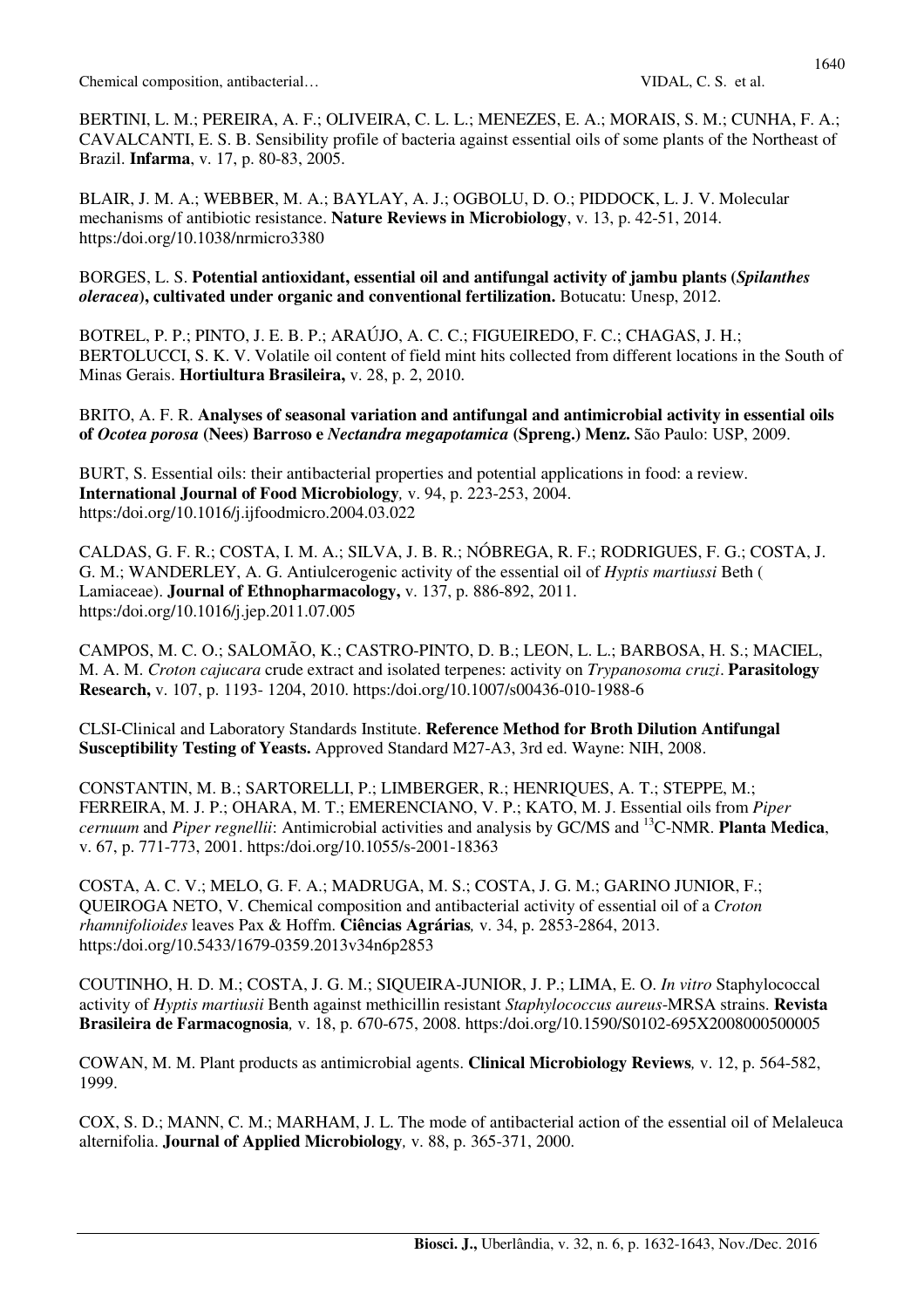DUARTE, M. C. T. Atividade antimicrobiana de plantas medicinais e aromáticas utilizadas no Brasil. **Multi***-***Ciência***,* v. 7, p. 17, 2006.

FICA, A. C. Tratamiento de Infecciones Fungicas Sistémicas- Primeira Parte: Fluconazol, Itraconazol y Voriconazol. **Revista Chilena de Infectologia***,* v. 21, p. 26-38, 2004. https:/doi.org/10.4067/S0716- 10182004000100004

FIGUEREDO, F. G.; FERREIRA, E. O.; LUCENA, B. F. F.; TORRES, C. M. G.; LUCETTI, D. L.; LUCETTI, E. C. P.; SILVA, J. M. F. L.; SANTOS, F. A. V.; MEDEIROS, C. R.; OLIVEIRA, G. M. M.; COLARES, A. V.; COSTA, J. G. M.; COUTINHO, H. D. M.; MENEZES, I. R. A.; SILVA, J. C. F.; KERNTOPF, M. R.; FIGUEIREDO, P. R. L.; MATIAS, E. F. F. Modulation of the antibiotic activity by extracts from Amburana cearensis A. C. Smith and Anadenanthera macrocarpa (Benth.) Brenan. **Biomed Research International***,* v. 1013, p. 1 – 5, 2013. https:/doi.org/10.1155/2013/640682

FLACH, A.; GREGEL, B.; SIMIONATTO, E.; DA SILVA, U. F.; ZANATTA, N.; MOREL, A. F.; LINARES, C. E.; ALVES, S. H. Chemical analysis and antifungal activity of the essential oil of *Calea clemtidea*. **Planta Medica***,* v. 68, p. 836-838, 2002. https:/doi.org/10.1055/s-2002-34414

FONTENNELE, R. O. S.; MORAIS, S. M.; BRITO, E. H. S.; KERNTOPF, M. R.; BRILHANTE, R. S. N.; CORDEIRO, A.; TOMÉ, A.R.; QUEIROZ, M. G. R. Chemical composition, toxicological aspects and antifungal activity of essential oil from *Lippia sidoides* cham. **Journal of Antimicrobial Chemotherapy***,* v. 59, p. 934-940, 2007. https:/doi.org/10.1093/jac/dkm066

HAIDA, K. S.; PARZIANELLO, L.; WERNER, S.; GARCIA, D. R.; INÁCIO, C. V. *In vitro* Analysis of the antimicrobial activity of eight medicinal plant species. **Arquivos de Ciencias da Saude Unipar,** v. 11, p. 185- 192, 2007.

HEMAISWARYA, S.; KRUTHIVENTI, A. K.; DOBLE, M. Synergism between natural products and antibiotics against infectious diseases. **Phytomedicine**, v. 15, p. 639 652, 2008.

JAVADPOUR, M. M.; JUBAN, M. M.; LO, W. C.; BISPO, S. M.; ALBERTY, J. B.; COWEL, M. S.; BECKER, C. L.; MCLAUGHLIN, M. L. De Novo antimicrobial peptides with cellular toxicity of low mammals. **Journal of Medicinal Chemistry**, v. 39, p. 3107-3113, 1996. https:/doi.org/10.1021/jm9509410

KOJIMA, S.; NIKAIDO, H. Permeation rates of penicillins indicate that *Escherichia coli* porins function principally as nonspecific channels. **Proceedings of National Academy of Sciences USA**, v. 110, p. E2629- E2634, 2013. https:/doi.org/10.1073/pnas.1310333110

LAMBERT, P. A. Cellular impermeability and uptake of biocides and antibiotics in Gram-positive bactéria and mycobacteria. **Journal of Applied Microbiology***,* vol. 92, p. 46S-54S, 2002. https:/doi.org/10.1046/j.1365- 2672.92.5s1.7.x

LAZARINI, C. A., UEMA, A. H., BRANDÃO, G. M., GUIMARÃES, A. P., BERNARDI, M. M. *Croton zehntneri* essential oil: effects on behavioral models related to depression and anxiety. **Phytomedicine**, v. 7, p. 477-481, 2000. https:/doi.org/10.1016/S0944-7113(00)80033-1

LIMA, I. O.; OLIVEIRA, R. A. G.; LIMA, E. O.; FARIAS, N. M. P.; SOUZA, E. L. Antifungal activity of essential oils against *Candida* species. **Revista Brasileira de Farmacognosia***,* v. 16, p. 197-201, 2006.

LIMBERGER, R. P.; SOBRAL, M.; HENRIQUES, A. T.; MENUT, C.; BESSIÈRE, J. M. Volatile oils of the *Myrcia* species native to Rio Grande do Sul. **Química Nova***,* v. 27, p. 916-919, 2004. https:/doi.org/10.1590/S0102-695X2006000200011

MAJIDUDDIN, F. K.; MATERON, I. C.; PALZKILL, T. G. Molecular analysis of beta-lactamase structure and function. **International Journal of Medical Microbiology,** v. 292, p. 127-137, 2002.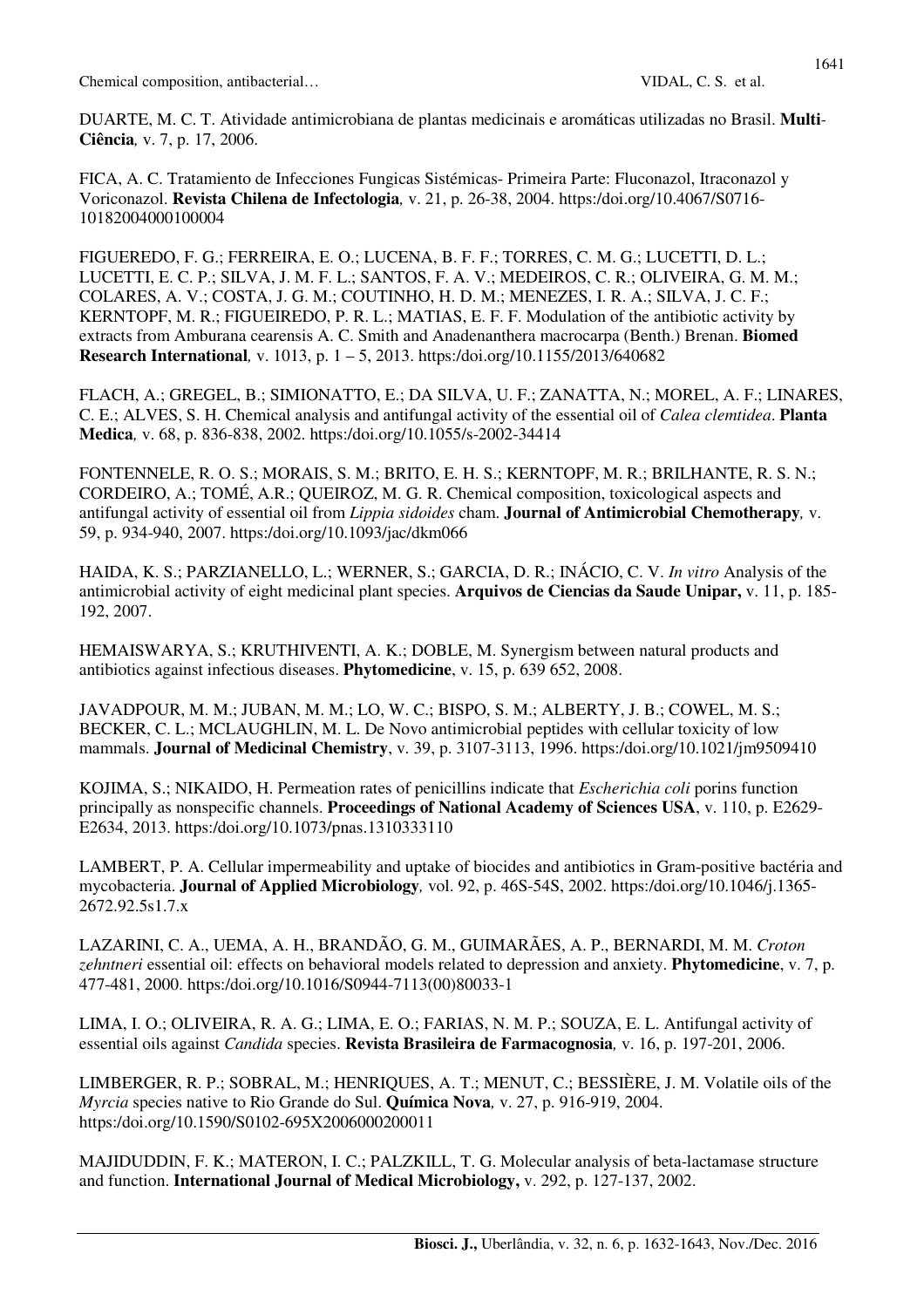# https:/doi.org/10.1078/1438-4221-00198

MEDEIROS J. R.; CAMPOS, L. B.; MENDONÇA, S. C.; DAVIN, L. B.; LEWIS, N. G. Composition and antimicrobial activity of the essential oils from invasive species of the Azores, *Hedychium gardnerianum* and *Pittosporum undulatum*. **Phytochemistry**, v. 64, p. 561-565, 2003. https:/doi.org/10.1016/S0031- 9422(03)00338-8

MORAIS, S. M.; JÚNIOR, F. E. A. C.; SILVA, A. R. A.; NETO, J. S. M. Antioxidant activity of the essential oils of the *Croton* species of the Northeast of Brazil. **Química Nova***,* v. 29, p. 907-910, 2006. https:/doi.org/10.1590/S0100-40422006000500004

NASCIMENTO, K. M. **Chemical composition and antifungal activity of the essential oils of the** *Piper*  **species against** *Candida* **spp strain.** Fortaleza:UECE, 2011.

NIKAIDO, H. Molecular basics of bacterial outer membrane permeability revisited. **Microbiology and Molecular Biology Reviews***,* v. 4, p. 593–656, 2003. https:/doi.org/10.1128/MMBR.67.4.593-656.2003

OKE, F.; ASLIM, B.; OZTURK, S.; ALTUNDAG, S. Essential oil composition, antimicrobiaand antioxidant activities of *Satuneja cuneifolia* Ten. **Food Chemistry***,* v. 112, p. 874-879, 2009. https:/doi.org/10.1016/j.foodchem.2008.06.061

OLIVEIRA, A. C.; LEAL-CARDOSO, J. H.; SANTOS, C. F.; MORAIS, S. M.; SOUZA, A. N. C. Antinociceptive effects of the essential oil of *Croton zehntneri* in mice. **Journal of Medical and Biological Research***,* v. 34, p. 1411-1474, 2001. https:/doi.org/10.1590/S0100-879X2001001100016

PRASHAR, A.; HILI, P.; VENESS, R. G.; EVANS, C. S. Antimicrobial action of palmarosa oil (*Cymbopogon martinii*) on *Saccharomyces cerevisiae*. **Phytochemistry**, v. 63, p. 569–575, 2003. https:/doi.org/10.1016/S0031-9422(03)00226-7

RAGGI, L. **Study of the chemical composition and biological activities of volatile oils of the Lauraceae species, in different times of the year.** São Paulo: USP, 2008.

RAMOS, J. M. O.; SANTOS, C. A.; SANTANA, D. G.; SANTOS, D. A.; ALVES, P. B.; THOMAZZI, S. M. Chemical constituentsand potential anti-inflammatory activity of the essential oil from the leaves of *Croton argyrophyllus*. **Brazilian Journal of Pharmacognosy***,* v. 23, p. 644-650, 2013.

RANDAU, K. P. **Pharmacognosy study (Pharmacobotanical and Pharmacochemical) and biological activity of** *Croton rhamnifolius* **H.B.K. e** *Croton rhamnifolioides* **Pax & Hoffam. (Euphorbiaceae).** Recife: UFPE, 2001.

RODRIGUES, F. F. G.; COSTA, J. G. M.; COUTINHO, H. D. M. Synergy effects of the antibiotics gentamicin and the essential oil of *Croton Zehntneri*. **Phytomedicine**, v. 16, p. 1052-1055, 2009. https:/doi.org/10.1016/j.phymed.2009.04.004

ROSA, M. D. S. S.; MENDONÇA-FILHO, R. R.; BIZZU, H. R.; RODRIGUES, I. D. H.; SOARES, R. M. A.; SOUTO-Padrón, T. Antileishmanialactivy of a linalool- rich essential from *Croton cajucara*. **Antimicrobial Agents and Chemotherapy***,* v. 47, p. 1895- 1901, 2003. https:/doi.org/10.1128/AAC.47.6.1895-1901.2003

SANTOS, R. L.; GUIMARAES, G. P.; NOBRE, M. S. C.; PORTELA, A. S. Analysis over the phytotherapy as integrated practice in the Sistema Único de Saúde. **Revista Brasileira de Plantas Medicinais,** v. 13, p. 486- 491, 2011.

SHELDON, A. T. Sheldon Antibiotic resistance: a survival strategy. **Clinical Laboratory Science,** v. 18, p. 170–180, 2005.